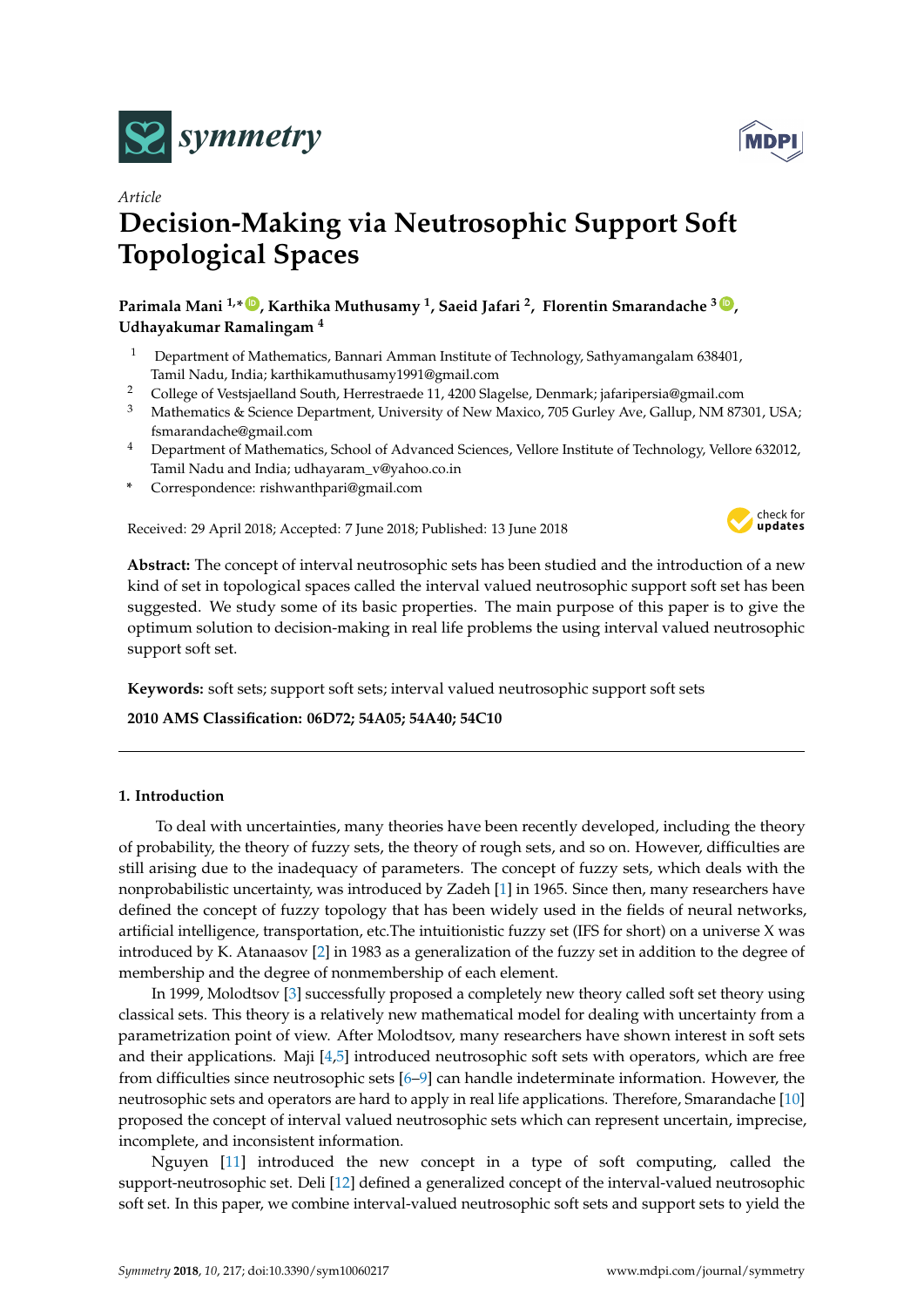interval-valued neutrosophic support soft set, and we study some of its basic operations. Our main aim of this paper is to make decisions using interval-valued neutrosophic support soft topological spaces.

#### **2. Preliminaries**

In this paper, we provide the basic definitions of neutrosophic and soft sets. These are very useful for what follows.

**Definition 1.** *([\[13\]](#page-9-10)) Let X be a non-empty set. A neutrosophic set, A, in X is of the form*  $A = \{ \langle x, \mu_A(x), \sigma_A(x), \omega_A(x), \gamma_A(x); x \in X \rangle \},$  where  $\mu_A : X \to [0,1], \sigma_A : X \to [0,1]$  and  $\gamma_A : X \to [0,1]$  *represent the degree of membership function, degree of indeterminacy, and degree of non-membership function, respectively and*  $0 \le \sup \mu_A(x) + \sup \sigma_A(x) + \sup \gamma_A(x) \le 3, \forall x \in X$ .

**Definition 2.** *([\[5\]](#page-9-4)) Let X be a non-empty set , let P(X) be the power set of X, and let E be a set of parameters, and*  $A \subseteq E$ *. The soft set function, f<sub>X</sub>, is defined by* 

$$
f_X: A \to P(X)
$$
 such that  $f_X(x) = \emptyset$  if  $x \notin X$ .

*The function f<sup>X</sup> may be arbitrary. Some of them may be empty and may have non-empty intersections. A soft set over X can be represented as the set of order pairs*  $F_X = \{(x, f_X(x)) : x \in X, f_X(x) \in P(X)\}.$ 

**Example 1.** *Consider the soft set*  $\langle F, A \rangle$ *, where* X is a set of six mobile phone models under consideration *to be purchased by decision makers, which is denoted by*  $X = \{x_1, x_2, x_3, x_4, x_5, x_6\}$ *, and A is the parameter set, where*  $A = \{y_1, y_2, y_3, y_4, y_5\} = \{price, look, camera, efficiency, processor\}$ . A soft set,  $F_X$ , can be constructed such that  $f_X(y_1) = \{x_1, x_2\}$ ,  $f_X(y_2) = \{x_1, x_4, x_5, x_6\}$ ,  $f_X(y_3) = \emptyset$ ,  $f_X(y_4) = X$ , and  $f_X(y_5) = \{x_1, x_2, x_3, x_4, x_5\}$ . Then,

$$
F_X = \{ (y_1, x_1, x_2), (y_2, x_1, x_4, x_5, x_6), (y_3, \emptyset), (y_4, X), (y_5, x_1, x_2, x_3, x_4, x_5) \}.
$$

| Χ              | $x_1$ | $x_2$          | $x_3$ | $x_4$ | $x_{5}$ | $x_6$            |
|----------------|-------|----------------|-------|-------|---------|------------------|
| $y_1$          |       |                | 0     | 0     | 0       | $\overline{0}$   |
| $y_2$          |       | $\theta$       | 0     | 1     |         |                  |
| $y_3$          | 0     | $\overline{0}$ | 0     | 0     | 0       | 0                |
| $\mathcal{Y}4$ |       |                |       |       |         |                  |
| $y_{5}$        |       |                |       |       |         | $\boldsymbol{0}$ |

**Definition 3.** ([\[4\]](#page-9-3)) Let X be a non-empty set, and  $A = \{y_1, y_2, y_3, \dots, y_n\}$ , the subset of X and  $F_X$  is a soft set over X. For any  $y_i \in A$ ,  $f_X(y_i)$  is a subset of X. Then, the choice value of an object,  $x_i \in X$ , is  $C_{V_i} = \sum_i x_{ij}$ , *where*  $x_{ij}$  *are the entries in the table of*  $F_X$ *:* 

$$
x_{ij} = \begin{cases} 1, & \text{if } x_i \in f_X(y_j) \\ 0, & \text{if } x_i \notin f_X(y_j). \end{cases}
$$

<span id="page-1-0"></span>**Example [2.](#page-1-0)** Consider Example 2. Clearly,  $C_{V_1} = \sum_{j=1}^{5} x_{1j} = 4$ ,  $C_{V_3} = C_{V_6} = \sum_{j=1}^{5} x_{3j} = \sum_{j=1}^{5} x_{6j} = 2$ ,  $C_{V_2} = C_{V_4} = C_{V_5} = \sum_{j=1}^5 x_{2j} = \sum_{j=1}^5 x_{4j} = \sum_{j=1}^5 x_{5j} = 3.$ 

**Definition 4.** *([\[13\]](#page-9-10))* Let  $F_X$  and  $F_Y$  be two soft sets over X and Y. Then,

- *(1) The complement of F<sub>X</sub></sub> is defined by*  $F_{X^c}(x) = X \setminus f_X(x)$  *for all* $x \in A$ *;*
- *(2) The union of two soft sets is defined by*  $f_{X\cup Y}(x) = f_X(x) \cup f_Y(x)$  *for all*  $x \in A$ ;
- *(3) The intersection of two soft sets is defined by*  $f_{X \cap Y}(x) = f_X(x) \cap f_Y(x)$  *for all*  $x \in A$ *.*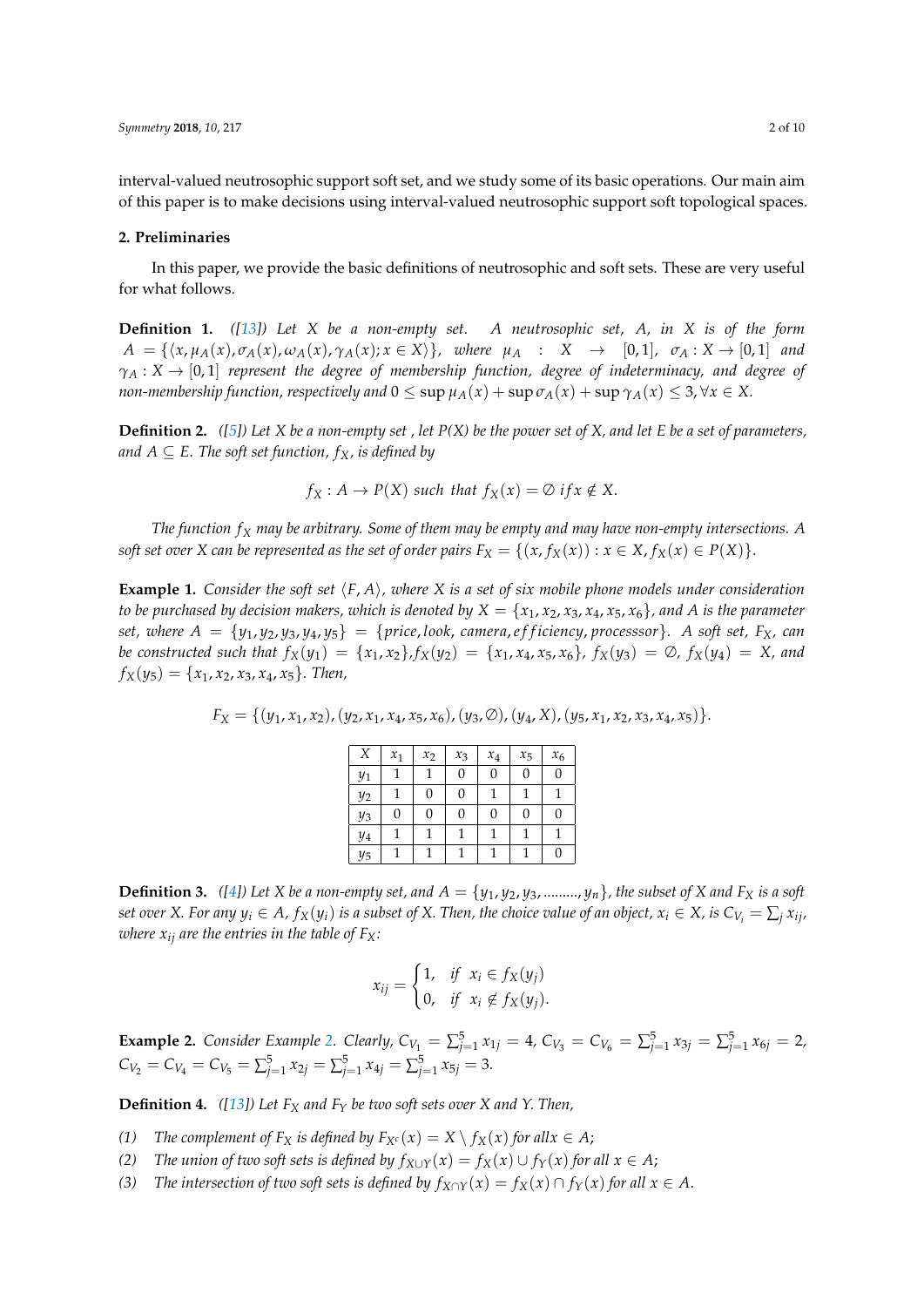*Symmetry* **2018**, *10*, 217 3 of 10

# **3. Interval Valued Neutrosophic Support Soft Set**

In this paper, we provide the definition of a interval-valued neutrosophic support soft set and perform some operations along with an example.

**Definition 5.** *Let X be a non-empty fixed set with a generic element in X denoted by a. An interval-valued neutrosophic support set, A, in X is of the form*

$$
A = \{ \langle x, \mu_A(x), \sigma_A(x), \omega_A(x), \gamma_A(x) \rangle / a; a \in X \}.
$$

*For each point, a*  $\in$  *X, x, µ<sub>A</sub>*(*x*),  $\sigma_A(x)$ ,  $\omega_A(x)$ , *and*  $\gamma_A(x) \in [0,1]$ *.* 

**Example 3.** Let  $X = \{a, b\}$  be a non-empty set, where  $a, b \subseteq [0, 1]$ . An interval valued neutrosophic support *set,*  $A \subseteq X$ , constructed according to the degree of membership function,  $(\mu_A(x))$ , indeterminacy  $(\sigma_A(x))$ , *support function*  $(\omega_A(x))$ *, and non-membership function*  $(\gamma_A(x))$  *is as follows:*  $A = \{((0.2, 1.0), (0.2, 0.4), (0.1, 0.7), (0.5, 0.7)) / a, ((0.6, 0.8), (0.8, 1.0), (0.4, 0.6), (0.4, 0.6)) / b\}.$ 

**Definition 6.** *Let X be a non-empty set; the interval-valued neutrosophic support set A in X is of the form*  $A = \{\langle x, \mu_A(x), \sigma_A(x), \omega_A(x), \gamma_A(x); x \in X \rangle\}.$ 

- *(i) An empty set A, denoted by*  $A = \emptyset$ *, is defined by*  $\varnothing = \{ \langle (0, 0), (1, 1), (0, 0), (1, 1) \rangle / x : x \in X \}.$
- *(ii) The universal set is defined by*  $U = \{ \langle (1, 1), (0, 0), (1, 1), (0, 0) \rangle / x : x \in X \}.$
- *(iii) The complement of A is defined by*  $A^c = \{ \langle (\inf \gamma_A(x), \sup \gamma_A(x)), (1 - \sup \sigma_A(x), 1 - \inf \sigma_A(x)), (1 - \sup \omega_A(x), 1 - \inf \omega_A(x)),$  $\langle \inf \mu_A(x), \sup \mu_A(x) \rangle \rangle / x : x \in X$ .
- *(iv) A and B are two interval-valued neutrosophic support sets of X. A is a subset of B if*  $\mu_A(x) \leq \mu_B(x), \sigma_A(x) \geq \sigma_B(x), \omega_A(x) \leq \omega_B(x), \gamma_A(x) \geq \gamma_B(x).$
- *(v) Two interval-valued neutrosophic support sets A and B in X are said to be equal if A* ⊆ *B and B* ⊆ *A.*

**Definition 7.** Let A and B be two interval-valued neutrosophic support sets. Then, for every  $x \in X$ 

- *(i) The intersection of A and B is defined by*  $A \cap B = \{ \langle (\text{min}[\text{inf } \mu_A(x), \text{inf } \mu_B(x)], \text{min}[\text{sup } \mu_A, \text{sup } \mu_B(x)] \rangle, (\text{max}[\text{inf } \sigma_A(x), \text{inf } \sigma_B(x)] \rangle \}$  $\max[\sup \sigma_A(x), \sup \sigma_B(x)]$ ,  $(\min[\inf \omega_A(x), \inf \omega_B(x)]$ ,  $\min[\sup \omega_A(x), \sup \omega_B(x)]$ ,  $(\text{max}[\inf \gamma_A(x), \inf \gamma_B(x)]$ , max $[\sup$  $\gamma_A(x)$ , sup  $\gamma_B(x)$ ]) $\chi x : x \in X$ }.
- *(ii) The union of A and B is defined by*  $A \cup B = \{((\max[\inf \mu_A(x), \inf \mu_B(x)], \max[\sup \mu_A(x), \sup \mu_B(x)]), (\min[\inf \sigma_A(x),$  $\inf \sigma_B(x)$ ], min $[\sup \sigma_A(x), \sigma_B(x)]$ ),  $(\max[\inf \omega_A(x), \inf \omega_B(x)]$ , max $[\sup \omega_A(x),$  $\sup \omega_B(x)$ ]), (min[inf  $\gamma_A(x)$ , inf  $\gamma_B(x)$ ], min[sup  $\gamma_A(x)$ , sup  $\gamma_B(x)$ ]))/ $x : x \in X$ }.
- *(iii) A difference, B, is defined by*  $A \ B=\{(\min[\inf \mu_A(x), \inf \gamma_B(x)], \min[\sup \mu_A(x), \sup \gamma_B(x)]\}, (\max[\inf \sigma_A(x), 1 - \sup \sigma_B(x)]\}$  $\max[\sup \sigma_A(x), 1 - \inf \sigma_B(x)]$ ,  $(\min[\inf \omega_A(x), 1 - \sup \omega_B(x)]$ ,  $\min[\sup \omega_A(x), 1 - \inf \omega_B(x)]$ ,  $(\max[\inf \gamma_A(x), \inf \mu_B(x)], \max[\sup \gamma_B(x), \sup \mu_B(x)])$ /*x* : *x* ∈ *X*}.
- *(iv) Scalar multiplication of A is defined by*  $A.a = \{ \langle (\text{min}[ \text{inf } \mu_A(x).a, 1], \text{min}[ \text{sup } \mu_A(x).a, 1], (\text{min}[ \text{inf } \sigma_A(x).a, 1], \text{min}[ \text{sup } \sigma_A(x).a, 1] \rangle$  $(\min[\inf \omega_A(x).a,1], \min[\sup \omega_A(x).a,1]), (\min[\inf \gamma_A(x).a,1], \min[\sup \gamma_A(x).a,1])$ /x: $x \in X$ .

*(v) Scalar division of A is defined by*  $A/a = \{ \langle (\min[\inf \mu_A(x)/a, 1], \min[\sup \mu_A(x)/a, 1], (\min[\inf \sigma_A(x)/a, 1], \min[\sup \sigma_A(x)/a, 1] \rangle,$  $(\min[\inf \omega_A(x)/a,1], \min[\sup \omega_A(x)/a,1]), (\min[\inf \gamma_A(x)/a,1], \min[\sup \gamma_A(x)/a,1])\rangle / x : x \in X\}.$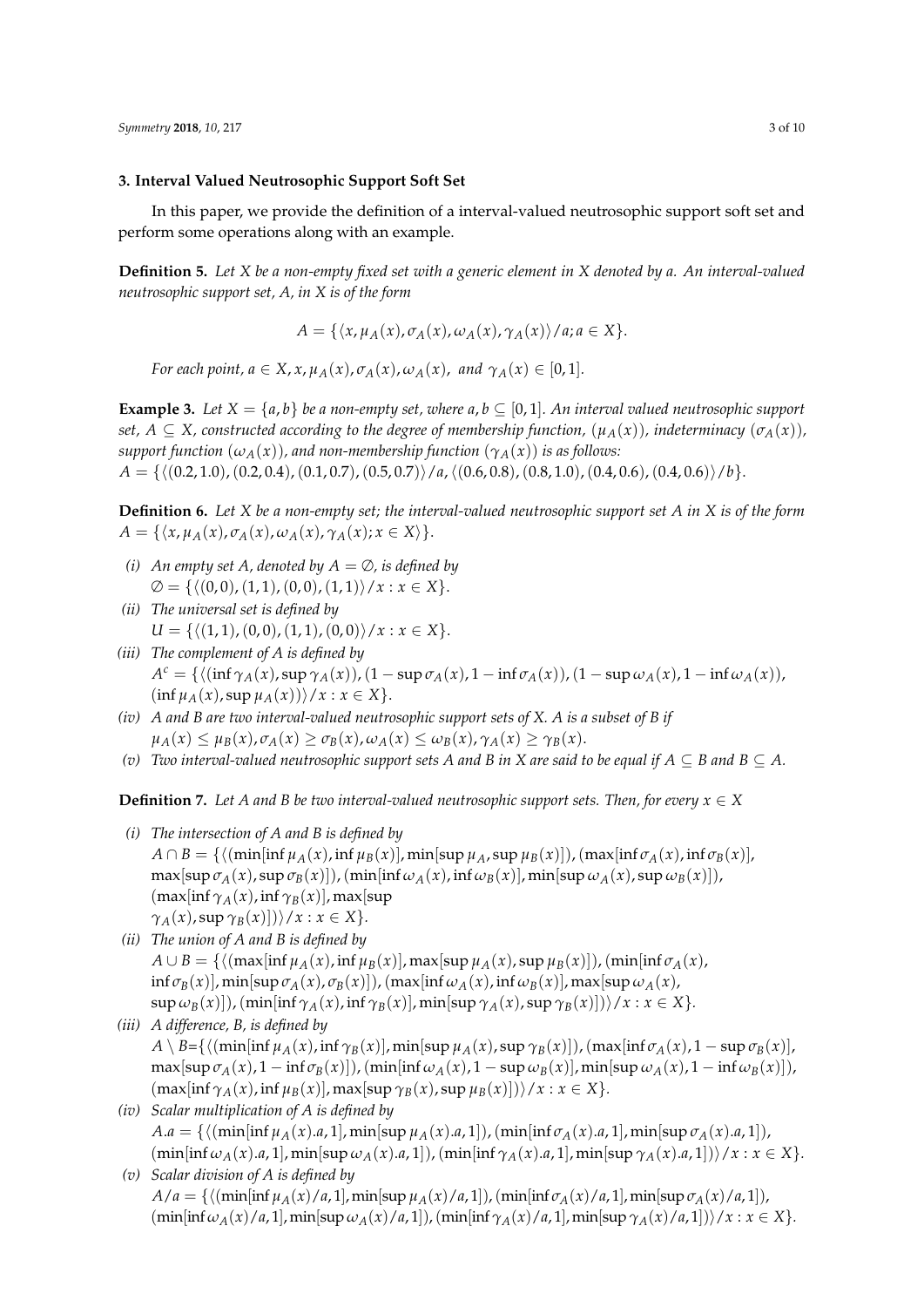**Definition 8.** *Let X be a non-empty set; IVNSS(X) denotes the set of all interval-valued neutrosophic support soft sets of X and a subset, A, of X . The soft set function is*

$$
g_i: A \to IVNSS(x).
$$

*The interval valued neutrosophic support soft setover X can be represented by*

 $G_i = \{(y, g_i(y)) : y \in A\}$ , *such that*  $g_i(y) = \emptyset$  *if x*  $\notin X$ .

<span id="page-3-1"></span>**Example 4.** Consider the interval-valued neutrosophic support soft set,  $\langle G_i, A \rangle$ , where X is a set of two brands *of mobile phones being considered by a decision maker to purchase, which is denoted by*  $X = \{a, b\}$ *, and A is a parameter set, where*  $A = \{y_1 = price, y_2 = camera\, specification, y_3 = Efficiency, and y_4 = size\}$  $y_5$  = *processsor*}. In this case, we define a set  $G_i$  *over X as follows:* 

| Gi                |                                                       |                                            |
|-------------------|-------------------------------------------------------|--------------------------------------------|
| $y_1$             | $[0.6, 0.8]$ , $[0.8, 0.9]$ $[0.5, 0.6]$ $[0.1, 0.5]$ | $[0.6, 0.8][0.1, 0.8][0.3, 0.7][0.1, 0.7]$ |
| $y_2$             | $[0.2, 0.4][0.5, 0.8][0.4, 0.3][0.3, 0.8]$            | $[0.2, 0.8][0.6, 0.9][0.5, 0.8][0.2, 0.3]$ |
| $y_3$             | $[0.1, 0.9][0.2, 0.5][0.5, 0.7][0.6, 0.8]$            | $[0.4, 0.9][0.2, 0.6][0.5, 0.6][0.5, 0.7]$ |
| $\frac{y_4}{x_2}$ | $[0.6, 0.8][0.8, 0.9][0.1, 0.9][0.8, 0.9]$            | $[0.5, 0.7][0.6, 0.8][0.7, 0.9][0.1, 0.8]$ |
| Y5                | $[0.0, 0.9][1.0, 0.1][1.0, 0.9][1.0, 1.0]$            | $[0.0, 0.9][0.8, 1.0][0.3, 0.5][0.2, 0.5]$ |

*Clearly, we can see that the exact evaluation of each object on each parameter is unknown, while the lower limit and upper limit of such an evaluation are given. For instance, we cannot give the exact membership degree, support, indeterminacy and nonmembership degree of price 'a'; however, the price of model 'a' is at least on the membership degree of 0.6 and at most on the membership degree of 0.8.*

**Definition 9.** *Let G<sup>i</sup> be a interval valued neutrosophic support soft set of X. Then, G<sup>i</sup> is known as an empty interval valued neutrosophic support soft set, if*  $g_i(y) = \emptyset$ .

**Definition 10.** *Let G<sup>i</sup> be a interval valued neutrosophic support soft set of X. Then, G<sup>i</sup> is known as the universal interval valued neutrosophic support soft set, if*  $g_i(y) = X$ .

<span id="page-3-0"></span>**Definition 11.** *Let G<sup>i</sup> ,G<sup>j</sup> be two interval valued neutrosophic support soft set of X. Then, G<sup>i</sup> is said to be subset of*  $G_j$ *, if*  $g_i(y) \subseteq g_j(y)$ *.* 

|  | <b>Example 5.</b> Two interval-valued neutrosophic support soft sets, $G_i$ and $G_j$ , are constructed as follows: |  |  |  |  |  |
|--|---------------------------------------------------------------------------------------------------------------------|--|--|--|--|--|
|--|---------------------------------------------------------------------------------------------------------------------|--|--|--|--|--|

| Gi                    | a                                                     | h                                          |
|-----------------------|-------------------------------------------------------|--------------------------------------------|
| y1                    | $[0.6, 0.8]$ , $[0.8, 0.9]$ $[0.5, 0.6]$ $[0.1, 0.5]$ | $[0.6, 0.8][0.1, 0.8][0.3, 0.7][0.1, 0.7]$ |
| $y_2$                 | $[0.2, 0.4][0.5, 0.8][0.4, 0.3][0.3, 0.8]$            | $[0.2, 0.8][0.6, 0.9][0.5, 0.8][0.2, 0.3]$ |
| $y_3$                 | $[0.1, 0.9][0.2, 0.5][0.5, 0.7][0.6, 0.8]$            | $[0.4, 0.9][0.2, 0.6][0.5, 0.6][0.5, 0.7]$ |
| $\frac{y_4}{x_2}$     | $[0.6, 0.8][0.8, 0.9][0.1, 0.9][0.8, 0.9]$            | $[0.5, 0.7][0.6, 0.8][0.7, 0.9][0.1, 0.8]$ |
| <i>y</i> <sub>5</sub> | $[0.0, 0.9][1.0, 0.1][1.0, 0.9][1.0, 1.0]$            | $[0.0, 0.9][0.8, 1.0][0.3, 0.5][0.2, 0.5]$ |
|                       |                                                       |                                            |
| G <sub>i</sub>        | a                                                     | h                                          |
| $y_1$                 | $[0.7, 0.8]$ , $[0.7, 0.9]$ $[0.6, 0.6]$ $[0.1, 0.5]$ | $[0.7, 0.9][0.0, 0.8][0.4, 0.8][0.1, 0.6]$ |
| $y_2$                 | $[0.3, 0.6][0.5, 0.5][0.5, 0.3][0.2, 0.6]$            | $[0.4, 0.8][0.6, 0.9][0.5, 0.8][0.1, 0.2]$ |
| $y_3$                 | $[0.2, 1.0][0.2, 0.5][0.5, 0.7][0.5, 0.7]$            | $[0.5, 0.9][0.2, 0.6][0.6, 0.6][0.5, 0.5]$ |
| $y_4$                 | $[0.6, 0.8][0.8, 0.9][0.1, 0.7][0.8, 0.9]$            | $[0.6, 0.8][0.6, 0.8][0.9, 0.9][0.1, 0.4]$ |
| $y_5$                 | $[0.1, 1.0][0.9, 0.1][1.0, 1.0][0.9, 0.8]$            | $[0.2, 0.9][0.7, 0.9][0.3, 0.5][0.2, 0.5]$ |

Following Definition [11,](#page-3-0)  $G_i$  is a subset of  $G_j$ .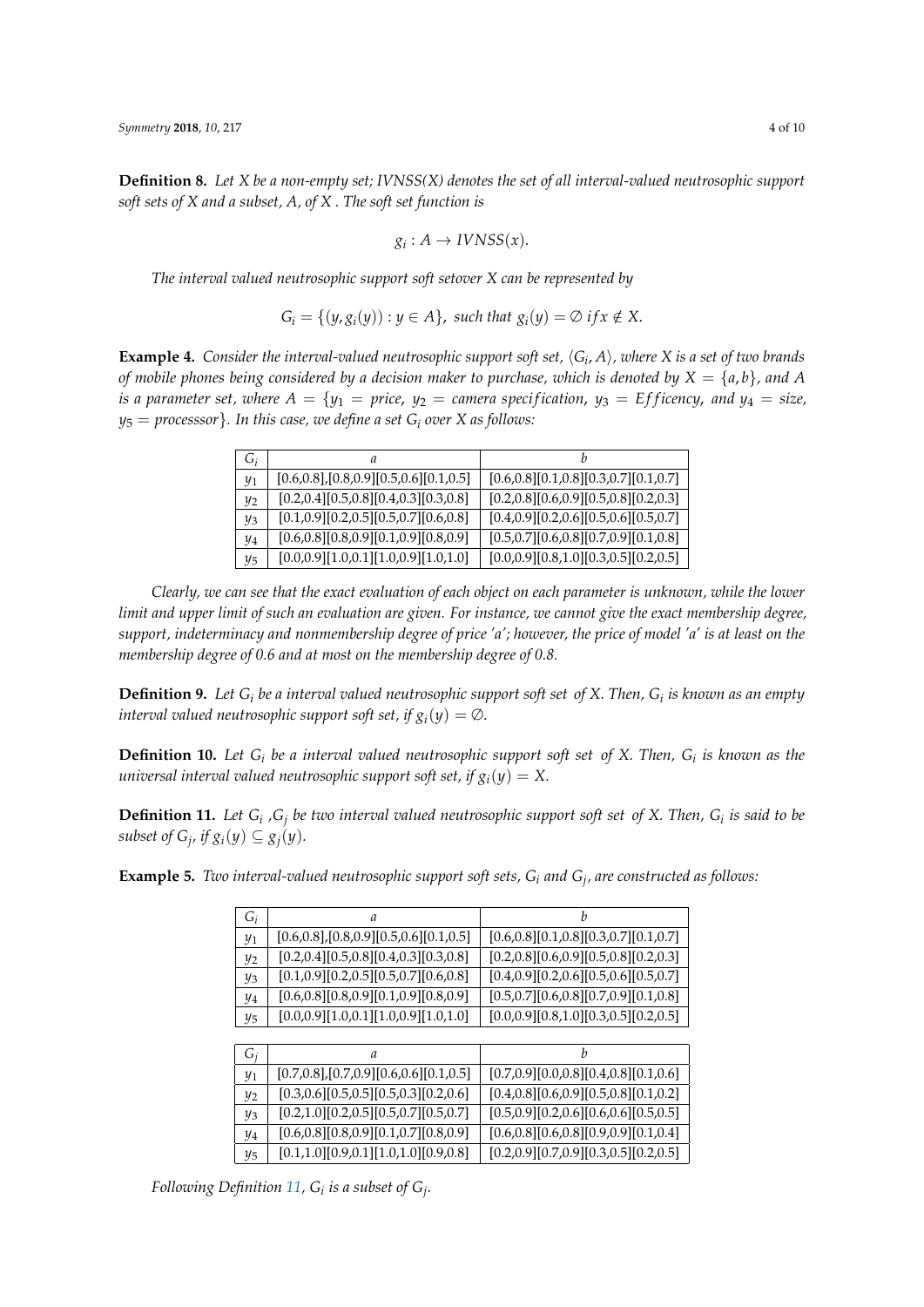$\bf{Definition 12.}$  *The two interval valued neutrosophic support soft sets,*  $G_i$ *,*  $G_j$ *, such that*  $G_i \subseteq G_j$ *, is said to be classical subset of X where every element of G<sup>i</sup> does not need to be an element of G<sup>j</sup>*

**Proposition 1.** *Let G<sup>i</sup> , G<sup>j</sup> , G<sup>k</sup> be an interval valued neutrosophic support soft set of X. Then,*

- (1) *Each*  $G_n$  *is a subset of*  $G_X$ *, where n= i,j,k;*
- *(2) Each*  $G_n$  *is a superset of*  $G_{\emptyset}$ *, where n= i,j,k;*
- (3) If  $G_i$  is a subset of  $G_j$  and  $G_j$  is a subset of  $G_k$ , then,  $G_i$  is a subset of  $G_k$ .

**Proof.** The proof of this proposition is obvious.  $\Box$ 

**Definition 13.** *The two interval valued neutrosophic support soft sets of X are said to be equal, if and only if*  $g_i = g_j$ , for all  $i, j \in X$ 

**Proposition 2.** *Let X be a non-empty set and G<sup>i</sup> , G<sup>j</sup> be an interval valued neutrosophic support soft set of X.*  $G_i$  *is a subset of*  $G_j$ *, and*  $G_j$  *is a subset of*  $G_i$ *, if and only if*  $G_i$  *is equal to*  $G_j$ 

**Definition 14.** *The complement of the interval valued neutrosophic support soft set, G<sup>i</sup> , of X is denoted by G<sup>i</sup> c , for all*  $i \in A$ 

- *(i) The complement of the empty interval valued neutrosophic support soft set of X is the universal interval valued neutrosophic support soft setof X.*
- *(ii) The complement of the universal interval valued neutrosophic support soft set of X is the empty interval valued neutrosophic support soft set of X.*

 $\bf{Theorem~1.}$  Let  $G_i$ ,  $G_j$  be an interval valued neutrosophic support soft set of X. Then,  $G_i$  is a subset of  $G_j$  and *the complement of G<sup>j</sup> is a subset of the complement of G<sup>i</sup> .*

**Proof.** Let *G<sup>i</sup>* , and *G<sup>j</sup>* be an interval valued neutrosophic support soft set of X. By definition, 3.7 *G<sup>i</sup>* is a subset of  $G_j$  if  $g_i(y) \subseteq g_j(y)$ . Then, the complement of  $g_i(y) \subseteq g_j(y)$  is  $g_i^c(y) \supseteq g_j^c(y)$ . Hence, the complement of  $G_j$  is a subset of the complement of  $G_i$ .

**Example 6.** *From Example [4,](#page-3-1) the complement of G<sup>i</sup> is constructed as follows:*

| $G_{ic}$ | а                                                     |                                            |
|----------|-------------------------------------------------------|--------------------------------------------|
| $y_1$    | $[0.1, 0.5]$ , $[0.1, 0.2]$ $[0.4, 0.5]$ $[0.6, 0.8]$ | $[0.1, 0.7][0.2, 0.9][0.3, 0.7][0.6, 0.8]$ |
| $y_2$    | $[0.3, 0.8][0.2, 0.5][0.6, 0.7][0.2, 0.4]$            | $[0.2, 0.3][0.1, 0.4][0.2, 0.5][0.2, 0.8]$ |
| $y_3$    | $[0.6, 0.8][0.5, 0.8][0.3, 0.5][0.1, 0.9]$            | $[0.5, 0.7][0.4, 0.8][0.4, 0.5][0.4, 0.9]$ |
| Y4       | $[0.8, 0.9][0.1, 0.2][0.3, 0.9][0.6, 0.8]$            | $[0.1, 0.8][0.2, 0.4][0.1, 0.3][0.5, 0.7]$ |
| У5       | $[1.0, 1.0]0.0, 0.9]$ $[0.0, 0.1]$ $[0.0, 0.9]$       | $[0.2, 0.5][0.0, 0.2][0.5, 0.7][0.0, 0.8]$ |

**Definition 15.** *The union of the interval valued neutrosophic support soft set of X is denoted by*  $G_i \cup G_j$  *and is defined by*  $g_i(y) \cup g_j(y) = g_j(y) \cup g_i(y)$  *for all*  $y \in A$ .

**Proposition 3.** *Let G<sup>i</sup> ,G<sup>j</sup> ,G<sup>k</sup> be an interval valued neutrosophic support soft set of X. Then,*

 $(i)$   $G_i \cup G_{\emptyset} = G_i$ .

 $(iii)$   $G_i \cup G_X = G_X$ .

*(iii)*  $G_i ∪ G_j = G_j ∪ G_i$ .

*(iv)*  $(G_i \cup G_j) \cup G_k = G_i \cup (G_j \cup G_k)$ .

**Example 7.** *From Example [4,](#page-3-1) the union of two sets is represented as follows:*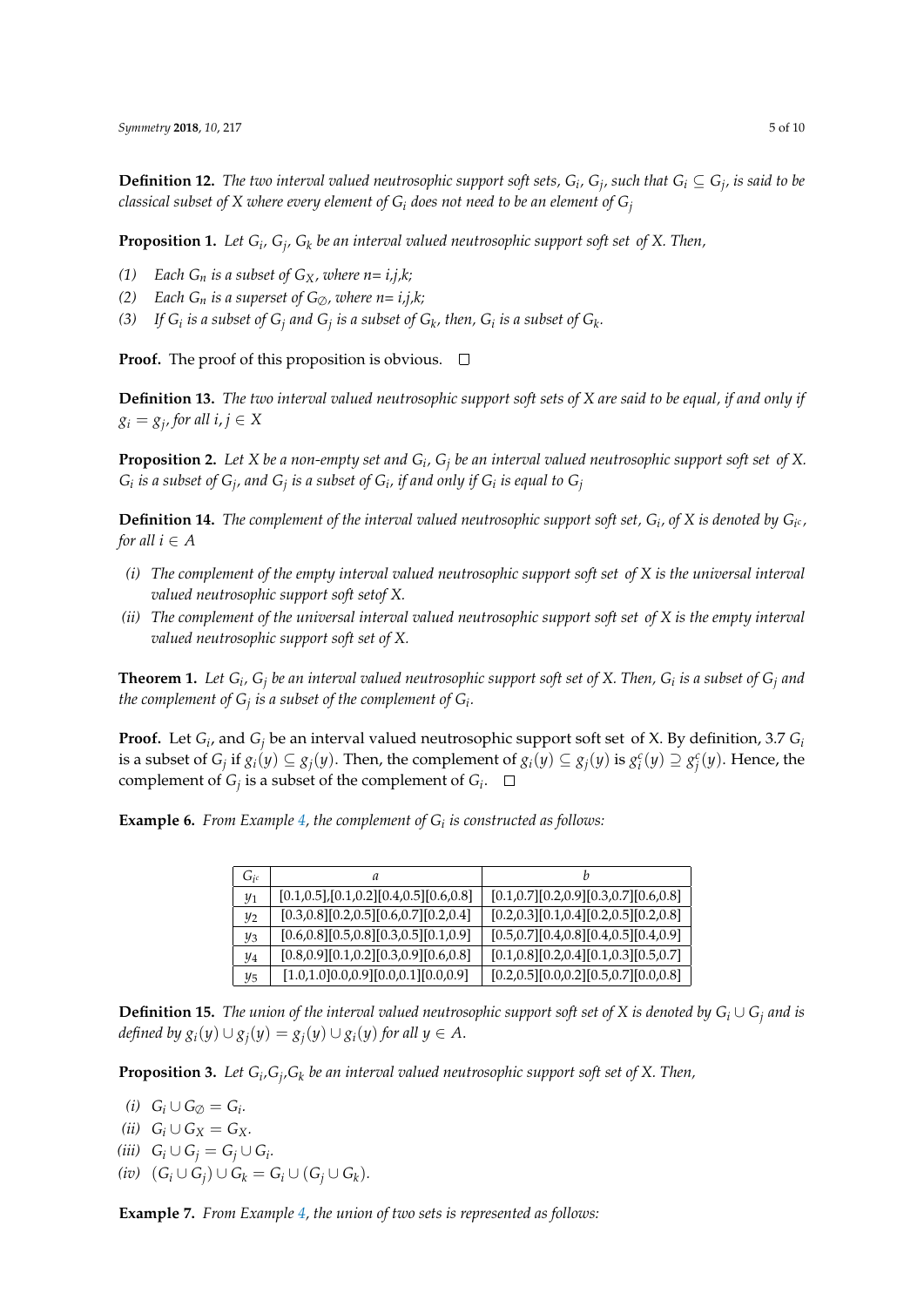| $G_i\cup G_j$ |                                                       |                                            |
|---------------|-------------------------------------------------------|--------------------------------------------|
| У1            | $[0.7, 0.8]$ , $[0.7, 0.9]$ $[0.6, 0.6]$ $[0.1, 0.5]$ | $[0.7, 0.9][0.0, 0.8][0.4, 0.8][0.1, 0.6]$ |
| У2            | $[0.3, 0.6][0.5, 0.5][0.5, 0.3][0.2, 0.6]$            | $[0.4, 0.8][0.6, 0.9][0.5, 0.8][0.1, 0.2]$ |
| Yз            | $[0.2, 1.0][0.2, 0.5][0.5, 0.7][0.5, 0.7]$            | $[0.5, 0.9][0.2, 0.6][0.6, 0.6][0.5, 0.5]$ |
| У4            | $[0.6, 0.8][0.8, 0.9][0.1, 0.7][0.8, 0.9]$            | $[0.6, 0.8][0.6, 0.8][0.9, 0.9][0.1, 0.4]$ |
| У5            | $[0.1, 1.0]0.1, 0.9]$ [1.0,1.0][0.8,0.9]              | $[0.2, 0.9][0.7, 0.9][0.3, 0.5][0.2, 0.5]$ |

**Definition 16.** *Let G<sup>i</sup> ,G<sup>j</sup> be an interval valued neutrosophic support soft set of X. Then, the intersection of two*  $s$ ets denoted by  $G_i \cap G_j$  is defined as  $g_i(y) \cap g_j(y) = g_j(y) \cap g_i(y)$  for all  $y \in A$ .

**Proposition 4.** Let  $G_i$ , $G_j$ , $G_k$  be an interval valued neutrosophic support soft set of X. Then,

- *(i)*  $G_i \cap G_{\emptyset} = G_{\emptyset}$ .
- $(iii)$   $G_i \cap G_X = G_i$ .
- *(iii)*  $G_i \cap G_j = G_j \cap G_i$ .
- $(iv)$   $(G_i \cap G_j) \cap G_k = G_i \cap (G_j \cap G_k).$

**Proof.** The proof is obvious. □

**Example 8.** *In accordance with Example [4,](#page-3-1) the intersection operation is performed as follows:*

| $G_i \cap G_i$        | а                                                     |                                            |
|-----------------------|-------------------------------------------------------|--------------------------------------------|
| $y_1$                 | $[0.6, 0.8]$ , $[0.8, 0.9]$ $[0.5, 0.6]$ $[0.1, 0.5]$ | $[0.6, 0.8][0.1, 0.8][0.3, 0.7][0.1, 0.7]$ |
| $y_2$                 | $[0.2, 0.4][0.5, 0.8][0.3, 0.4][0.3, 0.8]$            | $[0.2, 0.8][0.6, 0.9][0.5, 0.8][0.2, 0.3]$ |
| $y_3$                 | $[0.1, 0.9][0.2, 0.5][0.5, 0.7][0.6, 0.8]$            | $[0.4, 0.9][0.2, 0.6][0.5, 0.6][0.5, 0.7]$ |
| У4                    | $[0.6, 0.8][0.8, 0.9][0.1, 0.7][0.8, 0.9]$            | $[0.5, 0.7][0.6, 0.8][0.7, 0.9][0.1, 0.8]$ |
| <i>y</i> <sub>5</sub> | $[0.0, 0.9]0.1, 0.9]$ $[0.9, 1.0]$ $[1.0, 1.0]$       | $[0.0, 0.8][0.8, 1.0][0.3, 0.5][0.2, 0.5]$ |

**Definition 17.** *Let G<sup>i</sup> be an interval valued neutrosophic support soft set of X. Then, the union of interval valued neutrosophic support soft setand its complement is not a universal set and it is not mutually disjoint.*

**Proposition 5.** *Let G<sup>i</sup> , G<sup>j</sup> be an interval valued neutrosophic support soft set of X. Then, the D'Margan Laws hold.*

*(i)*  $(G_i \cup G_j)^c = G_i^c \cap G_j^c$ . *(ii)*  $(G_i \cap G_j)^c = G_i^c \cup G_j^c$ .

**Proposition 6.** Let  $G_i$ , $G_j$ ,  $G_k$  be an interval valued neutrosophic support soft set of X. Then, the following hold.

- $(i)$   $G_i \cup (G_j \cap G_k) = (G_i \cup G_j) \cap (G_i \cap G_k).$
- *(ii)*  $G_i \cap (G_i \cup G_j) = (G_i \cap G_j) \cup (G_i \cap G_k)$

**Definition 18.** *Let G<sup>i</sup> , G<sup>j</sup> be an interval valued neutrosophic support soft set of X. Then, the difference between two sets is denoted by Gi*/*G<sup>j</sup> and is defined by*

$$
g_{i/j}(y) = g_i(y)/g_j(y)
$$

*for all*  $y \in A$ .

**Definition 19.** *Let G<sup>i</sup> , G<sup>j</sup> be an interval valued neutrosophic support soft set of X. Then the addition of two sets are denoted by*  $G_i + G_j$  *and is defined by* 

$$
g_{i+j}(y) = g_i(y) + g_j(y)
$$

*for all*  $y \in A$ .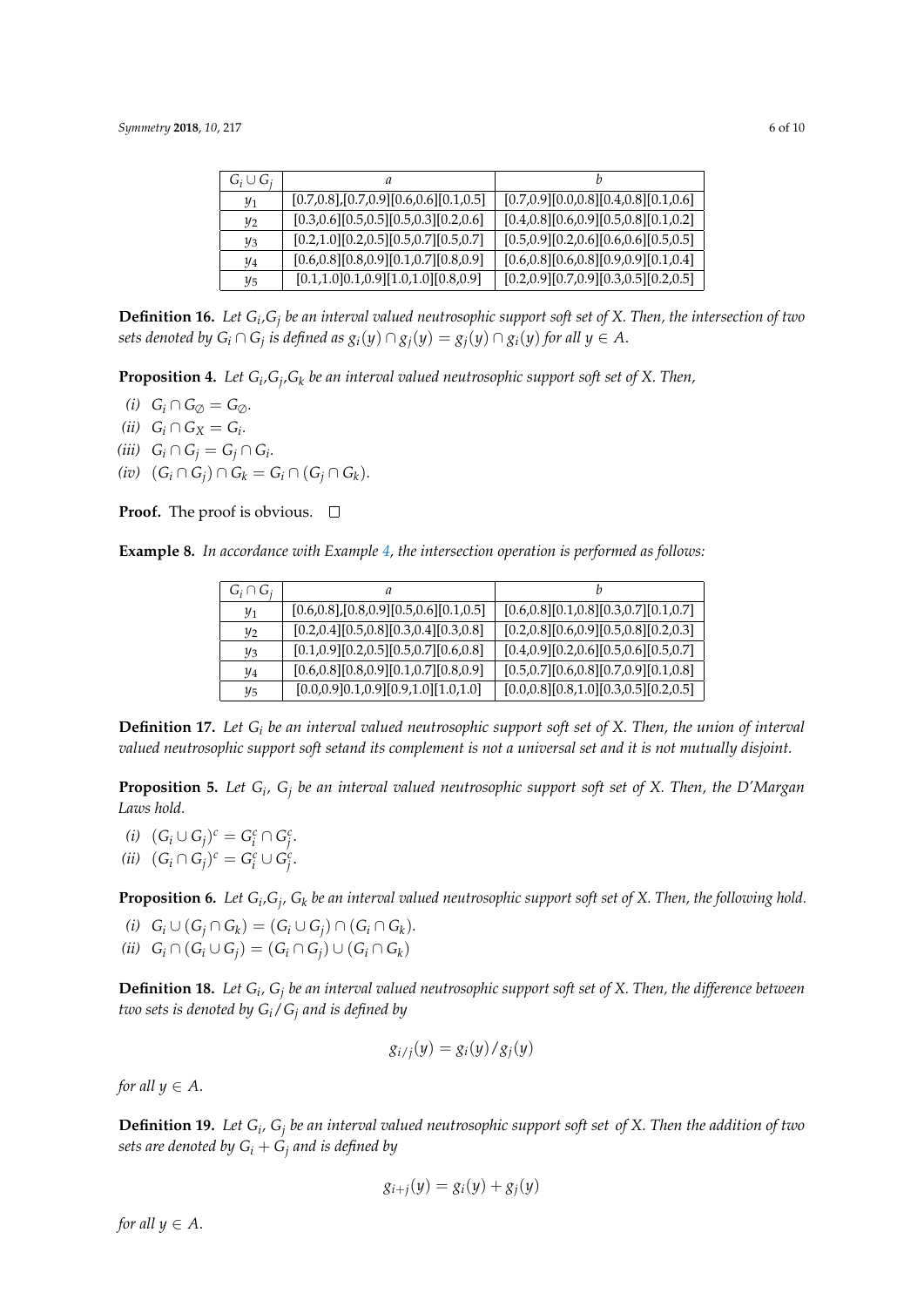**Definition 20.** Let  $G_i$  be an interval valued neutrosophic support soft set of X. Then, the scalar division of  $G_I$ *is denoted by Gi*/*a and is defined by*

$$
g_{i/a}(y) = g_i(y)/a
$$

*for all*  $y \in A$ .

#### **4. Decision-Making**

In this paper, we provide the definition of relationship between the interval valued neutrosophic support soft set, the average interval valued neutrosophic support soft setand the algorithm to get the optimum decision.

**Definition 21.** *Let G<sup>i</sup> be an interval valued neutrosophic support soft set of X. Then, the relationship, R, for G<sup>i</sup> is defined by*

 $R_{G_i} = \{r_{G_i}(y, a) : r_{G_i}(y, a) \in \text{ interval valued neutrosophic support set. } y \in A, a \in X\}$ 

where  $r_{G_i}:A\setminus X\Rightarrow~$  interval valued neutrosophic support soft set  $(X)$  and  $r_{G_i}(y,a)=g_{i(y)}(a)$  for all *y* ∈ *A and a* ∈ *X*

**Example 9.** *From Example [4,](#page-3-1) the relationship for the interval valued neutrosophic support soft set of X is given below.*

 $g_{i(y_1)}(a) = \langle [0.6, 0.8], [0.8, 0.9], [0.5, 0.6], [0.1, 0.5] \rangle$  $g_{i(y_1)}(b) = \langle [0.6, 0.8], [0.1, 0.8], [0.3, 0.7], [0.1, 0.7] \rangle$  $g_{i(y_2)}(a) = \langle [0.2, 0.4], [0.5, 0.8], [0.4, 0.3], [0.3, 0.8] \rangle$  $g_{i(y_2)}(b) = \langle [0.2, 0.8], [0.6, 0.9], [0.5, 0.8], [0.4, 0.3] \rangle$  $g_{i(y_3)}(a) = \langle [0.1, 0.9], [0.2, 0.5], [0.5, 0.7], [0.6, 0.8] \rangle,$  $g_{i(y_3)}(b) = \langle [0.4, 0.9], [0.2, 0.6], [0.5, 0.6], [0.5, 0.7] \rangle$  $g_{i(y_4)}(a) = \langle [0.6, 0.8], [0.8, 0.9], [0.1, 0.7], [0.8, 0.9] \rangle$  $g_{i(y_4)}(b) = \langle [0.5, 0.7], [0.6, 0.8], [0.7, 0.9], [0.1, 0.8] \rangle$  $g_{i(y_5)}(a) = \langle [0.0, 0.9], [1.0, 0.1], [1.0, 0.9], [1.0, 1.0]\rangle$  $g_{i(y_5)}(b) = \langle [0.0, 0.8], [0.8, 1.0], [0.3, 0.5], [0.2, 0.5]\rangle.$ 

**Definition 22.** Let  $G_i$  be an interval valued neutrosophic support soft set of X. For  $\mu, \sigma, \omega, \gamma \subseteq [0, 1]$ *,* the  $(\mu,\sigma,\omega,\gamma)$ -level support soft set of  $G_i$  defined by  $\langle G_i; (\mu,\sigma,\omega,\gamma) \rangle = \{(y_i, \{a_{ij}:a_{ij} \in X, \mu(a_{ij}) = 0\} \rangle$ 1})*:y* ∈ *A*}*, where*

$$
\mu(a_{ij}) = \begin{cases} 1, & \text{if } (\mu, \sigma, \omega, \gamma) \leq g_i(y_i)(a_j) \\ 0, & \text{if otherwise} \end{cases}.
$$
 For all  $a_j \in X$ .

**Definition 23.** *Let G<sup>i</sup> be an interval valued neutrosophic support soft set of X. The average interval valued neutrosophic support soft set is defined by*  $\langle \mu, \sigma, \omega, \gamma \rangle A v g_{G_i}(y_i) = \sum_{i,j}$  $\sum_{a \in X}$   $g_{i(y_i)}(a)$  / | *X* | *for all y* ∈ *A* 

**Example 10.** *Considering Example [4,](#page-3-1) the average interval valued neutrosophic support soft set is calculated as follows:*

$$
\langle \mu, \sigma, \omega, \gamma \rangle \text{Avg}_{G_i}(y_1) = \sum_{i=1}^2 g_{i(y_1)}(a) / |X| = \langle [0.6, 0.8], [0.45, 0.85], [0.4, 0.65], [0.1, 0.6] \rangle
$$
  

$$
\langle \mu, \sigma, \omega, \gamma \rangle \text{Avg}_{G_i}(y_2) = \sum_{i=1}^2 g_{i(y_2)}(a) / |X| = \langle [0.2, 0.6], [0.55, 0.85], [0.45, 0.55], [0.25, 0.55] \rangle
$$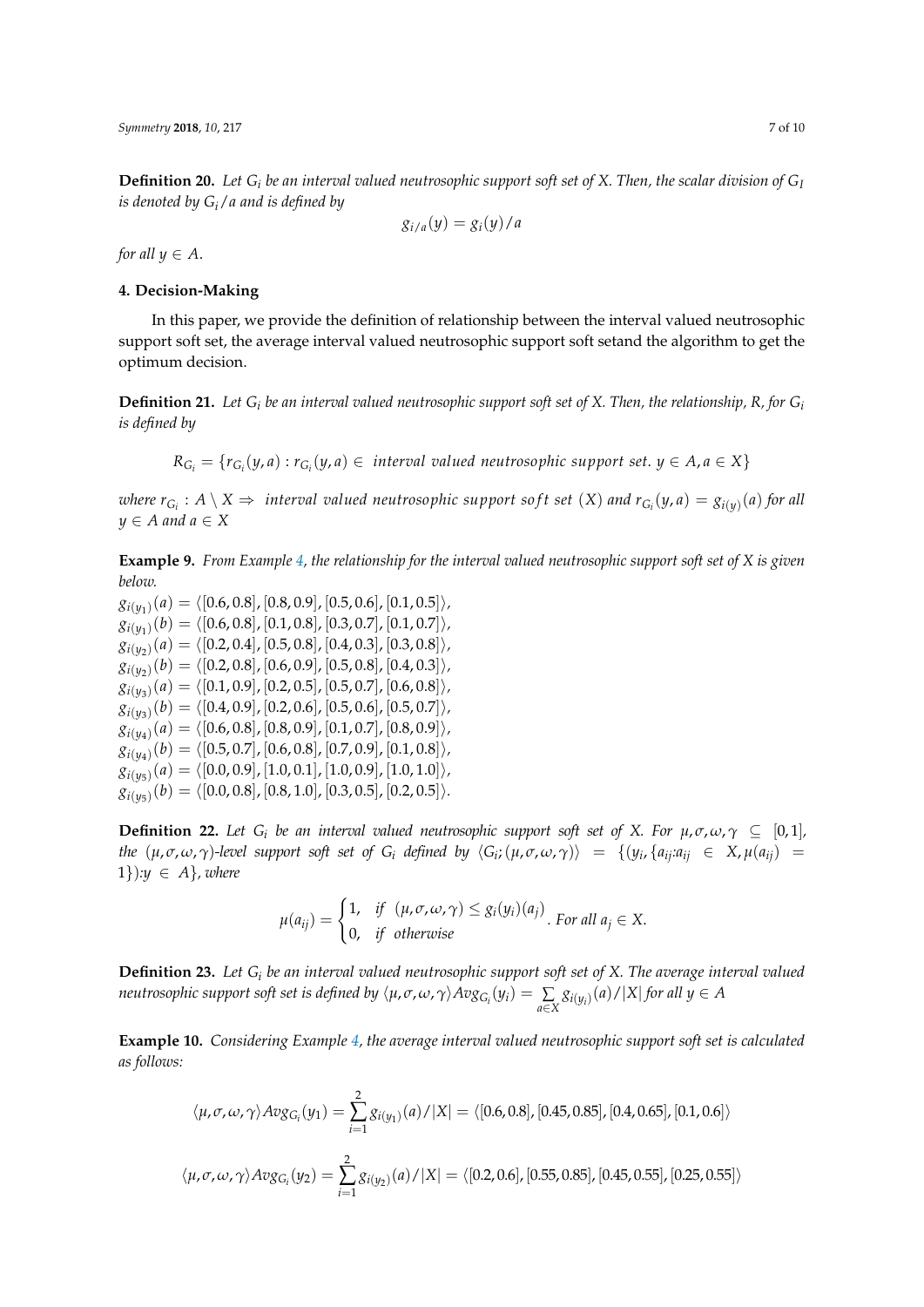$$
\langle \mu, \sigma, \omega, \gamma \rangle \text{Avg}_{G_i}(y_3) = \sum_{i=1}^2 g_{i(y_3)}(a) / |X| = \langle [0.25, 0.9], [0.2, 0.55], [0.5, 0.65], [0.55, 0.75] \rangle
$$
  

$$
\langle \mu, \sigma, \omega, \gamma \rangle \text{Avg}_{G_i}(y_4) = \sum_{i=1}^2 g_{i(y_4)}(a) / |X| = \langle [0.55, 0.75], [0.7, 0.85], [0.4, 0.8], [0.45, 0.85] \rangle
$$
  

$$
\langle \mu, \sigma, \omega, \gamma \rangle \text{Avg}_{G_i}(y_5) = \sum_{i=1}^2 g_{i(y_5)}(a) / |X| = \langle [0.0, 0.85], [0.9, 0.55], [0.65, 0.7], [0.6, 0.75] \rangle
$$

**Theorem 2.** Let X be a non-empty set and  $G_i$ ,  $G_j$  be an interval valued neutrosophic support soft set of X.  $\{G_i;\langle\mu_1,\sigma_1,\omega_1,\gamma_1\rangle\}$  and  $\{G_i;\langle\mu_2,\sigma_2,\omega_2,\gamma_2\rangle\}$  are level support soft sets if  $\langle\mu_1,\sigma_1,\omega_1,\gamma_1\rangle\leq\langle\mu_2,\sigma_2,\omega_2,\gamma_2\rangle$ . Then,  $\{G_i; \langle \mu_1, \sigma_1, \omega_1, \gamma_1 \rangle\} \leq \{G_i; \langle \mu_2, \sigma_2, \omega_2, \gamma_2 \rangle\}.$ 

**Proof.** Let  $G_i$  and  $G_j$  be an interval valued neutrosophic support soft set of X. In accordance with Definition 3.2 (iv), each function is  $\mu_1 \leq \mu_2$ ,  $\sigma_1 \leq \sigma_2$ ,  $\omega_1 \leq \omega_2$ ,  $\gamma_1 \geq \gamma_2$ . Thus, the corresponding interval valued neutrosophic support soft set is  $\{G_i;\langle\mu_1,\sigma_1,\omega_1,\gamma_1\rangle\}\leq\{G_j;\langle\mu_2,\sigma_2,\omega_2,\gamma_2\rangle\}$ . Hence, the proof. proof.

The following algorithm is used to make decisions in an interval-valued neutrosophic support The following algorithm is used to make decisions in an interval-valued neutrosophic support soft set. soft set.

# **Algorithm 1: Algorithm 1:**

- (1) Enter the interval valued neutrosophic support soft set, *G<sup>i</sup>* ; (1) Enter the interval valued neutrosophic support soft set, *G<sup>i</sup>*
- (2) Enter the average interval valued neutrosophic support soft set,  $\langle \mu, \sigma, \omega, \gamma \rangle Avg_{G_i}$ , using average-level decision rules to make decisions;

;

- (3) Determine the average-level support soft set,  $G_i$ ;  $\langle \mu, \sigma, \omega, \gamma \rangle$  Avg $_{G_i}$ ;
- (4) Present the level support soft set in tabular form; (4) Present the level support soft set in tabular form;
- (5) Determine the choice value,  $C_{v_i}$ , of  $a_i$  for any  $a \in X$ ;
- (6) Select the optimum value for the optimum decision,  $C_{v_i} = \max_{a_i \in X} C_{v_i}$ .

Example 11. People who are affected by cancer, have a combination of treatments, such as surgery with chemotherapy and/or radiation therapy, hormone therapy, and immunotherapy. Our main objective is to find the best treatment from the above mentioned therapies. However, all the treatments can cause side effects. Our goal is to find the best treatment which cause the least side effects, reduce the cost of the treatment, extend the patient's life, cure the cancer and control its growth using an interval-valued neutrosophic support soft set.

| Gi                | a                                           | h                                          |
|-------------------|---------------------------------------------|--------------------------------------------|
| $y_1$             | $[0.4, 0.7][0.8, 0.8][0.4, 0.8][0.3, 0.5]$  | $[0.3, 0.6][0.3, 0.8][0.3, 0.7][0.3, 0.8]$ |
| $y_2$             | $[0.1, 0.3][0.6, 0.7][0.2, 0.3][0.3, 0.8]$  | $[0.2, 0.7][0.7, 0.9][0.3, 0.6][0.3, 0.4]$ |
| $y_3$             | $[0.2, 0.6][0.4, 0.5][0.1, 0.5][0.7, 0.8]$  | $[0.4, 0.9][0.1, 0.6][0.3, 0.8][0.5, 0.7]$ |
| $\frac{y_4}{x_2}$ | $[0.6, 0.9][0.6, 0.9][0.6, 0.9][0.6, 0.9]$  | $[0.5, 0.9][0.6, 0.8][0.2, 0.8][0.1, 0.7]$ |
| $y_5$             | $[0.0, 0.9]1.0, 1.0] [1.0, 1.0] [1.0, 1.0]$ | $[0.0, 0.9][0.8, 1.0][0.1, 0.4][0.2, 0.5]$ |
|                   |                                             |                                            |
| $G_i$             | C                                           | d                                          |
| $y_1$             | $[0.5, 0.7][0.8, 0.9][0.4, 0.8][0.2, 0.5]$  | $[0.3, 0.6][0.3, 0.9][0.2, 0.8][0.2, 0.8]$ |
| $y_2$             | $[0.0, 0.3][0.6, 0.8][0.1, 0.4][0.3, 0.9]$  | $[0.1, 0.8][0.8, 0.9][0.2, 0.9][0.3, 0.5]$ |
| yз                | $[0.1, 0.7][0.4, 0.5][0.2, 0.8][0.8, 0.9]$  | $[0.2, 0.5][0.5, 07][0.3, 0.6][0.6, 0.8]$  |
| $\frac{y_4}{x_2}$ | $[0.2, 0.4][0.7, 0.9][0.6, 0.8][0.6, 0.9]$  | $[0.3, 0.9][0.6, 0.9][0.2, 0.8][0.3, 0.9]$ |
| Y5                | $[0.0, 0.2][1.0, 1.0][1.0, 1.0][1.0, 1.0]$  | $[0.0, 0.1][0.9, 1.0][0.2, 0.2][0.2, 0.9]$ |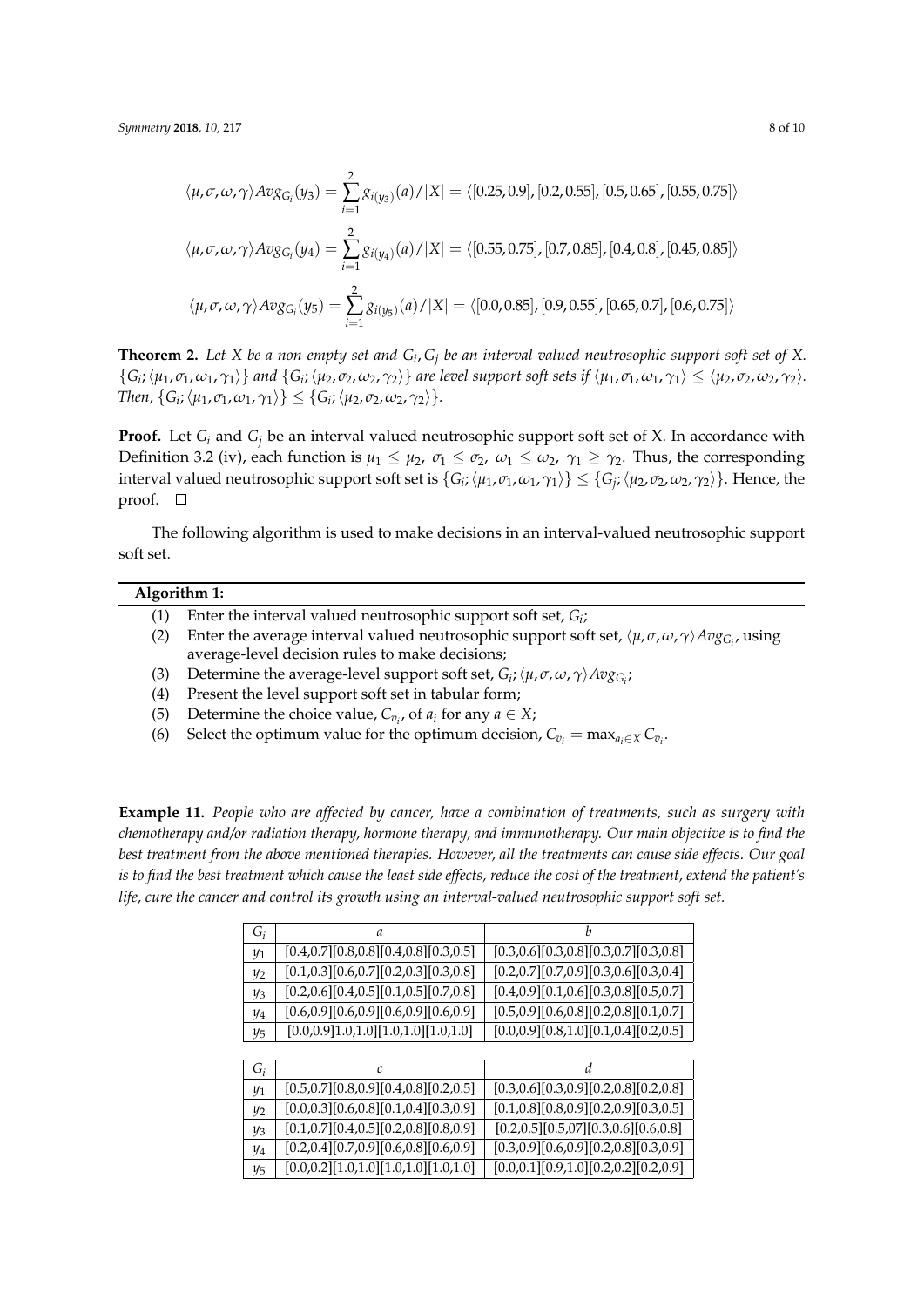*1. The average interval valued neutrosophic support soft set is determined as follows:*

 $\langle \mu, \sigma, \omega, \gamma \rangle$  *Avg*<sub>*Gi*</sub> = { $\langle (0.375, 0.65), (0.55, 0.85), (0.325, 0.775), (0.25, 0.6), \rangle / y_1$ ,  $\langle (0.125, 0.575),$ (0.675, 0.825),(0.2, 0.5),(0.3, 0.65)\/y<sub>2</sub>,((0.225, 0.675),(0.35, 0.575),(0.225, 0.675),(0.65, 0.8)\ /*y*<sub>3</sub>,  $\langle (0.4, 0.775), (0.625, 0.875), (0.4, 0.825), (0.4, 0.85) \rangle / y_4$ ,  $\langle (0.0, 0.525), (0.825, 1.0),$  $(0.575, 0.625), (0.6, 0.85)$  $/y_5$ ;

- 2.  $\{G_i; \langle \mu, \sigma, \omega, \gamma \rangle \text{Arg}_{G_i}\} = \{(y_2, b), (y_3, b), (y_4, a), (y_5, b)\};$
- 3. *The average-level support soft set,*  $\{G_i; \langle \mu, \sigma, \omega, \gamma \rangle Avg_{G_i}\}$  *is represented in tabular form.*

| Х     | а | b | C | d                |
|-------|---|---|---|------------------|
| $y_1$ | 0 | 0 | 0 | 0                |
| $y_2$ | 0 | 1 | 0 | 0                |
| $y_3$ | 0 | 1 | 0 | $\boldsymbol{0}$ |
| $y_4$ | 1 | 0 | 0 | 0                |
| $y_5$ | 0 | 1 | 0 | 0                |

*4. Compute the choice value,*  $C_{v_i}$ *, of*  $a_i$  *for all*  $a_i \in X$  *as* 

$$
C_{v_3}=C_{v_4}=\sum_{j=1}^4a_{3j}=\sum_{j=1}^4a_{4j}=0, \ C_{v_1}=\sum_{j=1}^4a_{1j}=1, \ C_{v_2}=\sum_{j=1}^4a_{2j}=3;
$$

*5. Cv*<sup>2</sup> *gives the maximum value. Therefore b is the optimum choice.*

*Now, we conclude that there are a few ways to get rid of cancer, but surgery chemotherapy is preferred by most of the physicians with respect to the cost of treatment and extending the life of the patient with the least side effects. Moreover, side effects will be reduced or vanish completely after finished chemotherapy, and the cancer and its growth will be controlled.*

# **5. Conclusions and Future Work**

Fuzzy sets are inadequate for representing some parameters. Therefore, intuitionistic fuzzy sets were introduced to overcome this inadequacy. Further, neutrosophic sets were introduced to represent the indeterminacy. In order to make decisions efficiently, we offer this new research work which does not violate the basic definitions of neutrosophic sets and their properties. In this paper, we add one more function called the support function in interval-valued neutrosophic soft set, and we also provide the basic definition of interval valued neutrosophic support soft set and some of its properties. Further, we framed an algorithm for making decisions in medical science with a real-life problem. Here, we found the best treatment for cancer under some constraints using interval valued neutrosophic support soft set. In the future, motivated by the interval valued neutrosophic support soft set, we aim to develop interval valued neutrosophic support soft set in ideal topological spaces. In addition, weaker forms of open sets, different types of functions and theorems can be developed using interval valued neutrosophic support soft set to allow continuous function. This concept may be applied in operations research, data analytics, medical sciences, etc. Industry may adopt this technique to minimize the cost of investment and maximize the profit.

**Author Contributions:** All authors have contributed equally to this paper. The individual responsibilities and contributions of all authors can be described as follows: the idea of this whole paper was put forward by M.P. and M.K. R.U. and M.K. completed the preparatory work of the paper. F.S. and S.J. analyzed the existing work. The revision and submission of this paper was completed by M.P. and F.S.

**Conflicts of Interest:** The authors declare no conflict of interest.